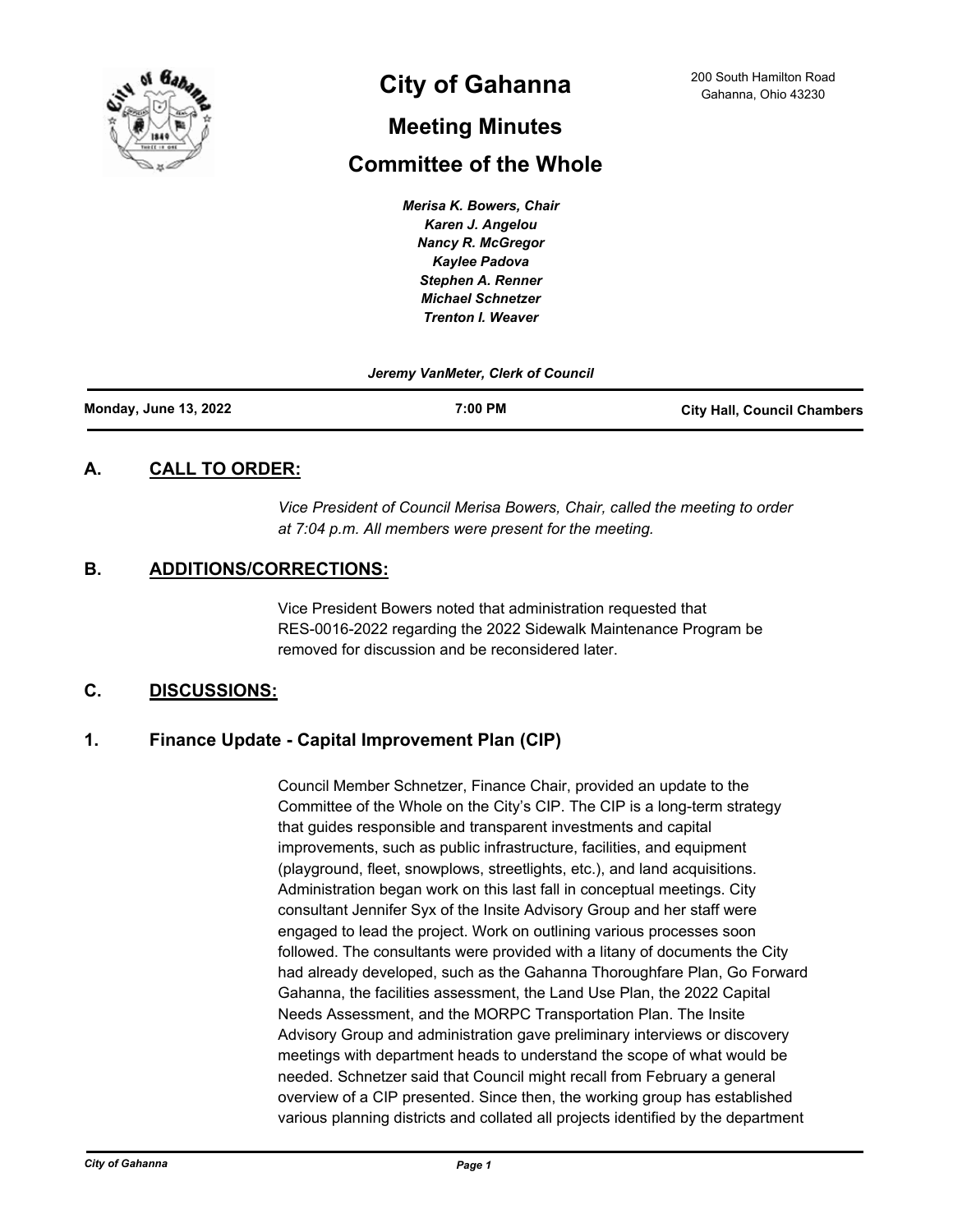heads and from within all the plans already mentioned. Some that were not recurring have been removed and others have been added. He said the goal is targeting efficiency such that projects can be combined that would also help in identifying grant opportunities to lower cost. The next steps will be assigning budget numbers to the projects, a public input session in late July or early August, a workshop with Council prior to public input, and a deep dive workshop after the public input. The goal is to have the CIP adopted prior to the presentation of the 2023 Budget to Council. Vice President Bowers confirmed there were not presently any action items for Council on this. Schnetzer said that this was just an update as far as what to anticipate coming.

# **2. Economic Development Training Series**

President Renner said that an idea came up between the administration, including Director of Economic Development Nate Strum and Mayor Jadwin, as well as Vice President Bowers and himself to hold a training series. He said that there are a lot of developmental issues and fundamental concepts on development that are a little tenuous and tough to deal with from the public's point of view. Therefore, the idea came about for a series to be held during Committee of the Whole with Director Strum as the star teacher with a planned list of guest speakers from various subjects that will talk about all the pros and cons of economic development and the impact of all of that. Renner said that on the years he has been on Council, it is necessary to really understand the nuts and bolts of how a deal is being put together and what the impacts of those deals are. Therefore, during this summer, through about six or so Committee meetings it is planned to go through various economic development items to learn about and be more productive in conversation when Council talks about development.

Vice President Bowers said that things have changed across the region in terms of incentive policy and what it might take to bring the type of development to Gahanna that Council wants to see. She said what she hopes people get out of this is information not just from internal economic development perspective, but also outside economic development perspectives on types of incentives being used, why these incentives are used, and how the Council can best be involved in policy around incentives to be good stewards of tax dollars. Bowers said that one of the items that came up last year was around calculation of return on investment (ROI) on some of the economic development sheets. She said she is hoping for a thorough explanation on ROI analyses and a deeper, more nuanced dive in incentive policy and help educate each other and bring more information to the public. She thanked Director Strum and his team for helping pull this together. She anticipated each session being about 20 to 30 minutes throughout the summer.

Mayor Jadwin said she appreciated the opportunity to schedule this into Committee of the Whole. She noted that Director Strum has been a speaker on this topic nationwide. Strum is president of Mid-Ohio Development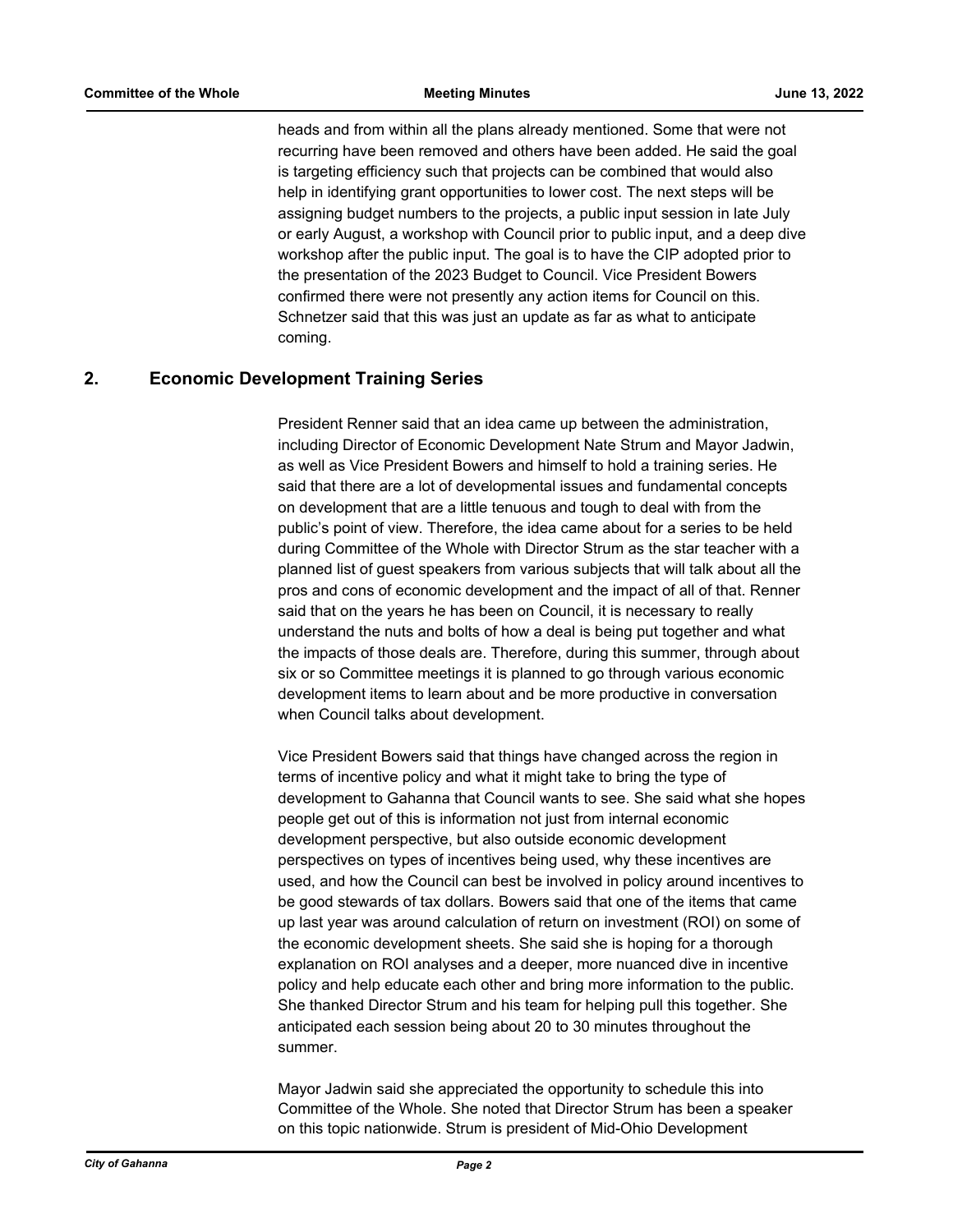Exchange (MODE), which supports economic development in the state, and was also an officer of Ohio Economic Development Association (OEDA). Jadwin said Strum is used to giving these types of presentations and that she knew he had lined up a great field of speakers. She said she recognizes the value of not just hearing from administration but hearing from other people in the field. Jadwin stressed that the City had one of the top five economic development directors in the state, which she said were words coming from people at the state level. Strum has been around the block and knows what he is talking about. Jadwin shared the development numbers are going through the roof, noting over \$180 million of new capital investment in the City last year and more to come. Development is not slowing down. Jadwin wants Council to be comfortable when administration comes to Council with a project - that Council understands what has happened leading up to presentation to Council and work that has gone into evaluation and other factors considered. She said this will help Council position itself to be prepared to ask the questions needed to effectively evaluate what is being brought forward.

# **D. ITEMS FROM THE DEPARTMENT OF FINANCE:**

# **1.** [RES-0015-2022](http://gahanna.legistar.com/gateway.aspx?m=l&id=/matter.aspx?key=17009) A RESOLUTION ADOPTING THE TAX BUDGET OF THE CITY OF GAHANNA, OHIO, FOR THE FISCAL YEAR BEGINNING JANUARY 1, 2023

Joann Bury, Director of Finance, stated that Ohio Revised Code requires the Resolution be filed with the county auditor by July 20th. She requested that the tax budget be acted upon so that it can be filed with the county auditor. Once it is filed, the county budget commission will use it to determine that all property tax levies should be authorized and approved without modification. The product, an Ordinance from the County Budget Commission, will come around October that certifies the tax levies and amounts which Council will need to accept.

**Recommendation: Introduction/First Reading/Adoption on Consent Agenda on 6/21/2022.**

### **E. ITEMS FROM THE DEPARTMENT OF PUBLIC SAFETY:**

**1.** [ORD-0030-2022](http://gahanna.legistar.com/gateway.aspx?m=l&id=/matter.aspx?key=17010) AN ORDINANCE AUTHORIZING THE MAYOR TO ENTER INTO A SCHOOL RESOURCE OFFICER (SRO) CONTRACT WITH THE GAHANNA-JEFFERSON PUBLIC SCHOOLS (GJPS) FOR THE 2022-2023 SCHOOL YEAR, WAIVING SECOND READING, AND DECLARING AN EMERGENCY

> Chief Jeff Spence, Division of Police, stated that this is the standard school resource officer (SRO) contract that was passed from previous years with no substantive changes. The contract for the 2022-2023 school year represents a 2.4 percent increase from the previous year's contract for a total not to exceed an amount of \$208,584. The amount constitutes 75 percent of salary and benefits of one officer anchored at Gahanna Lincoln High School and 50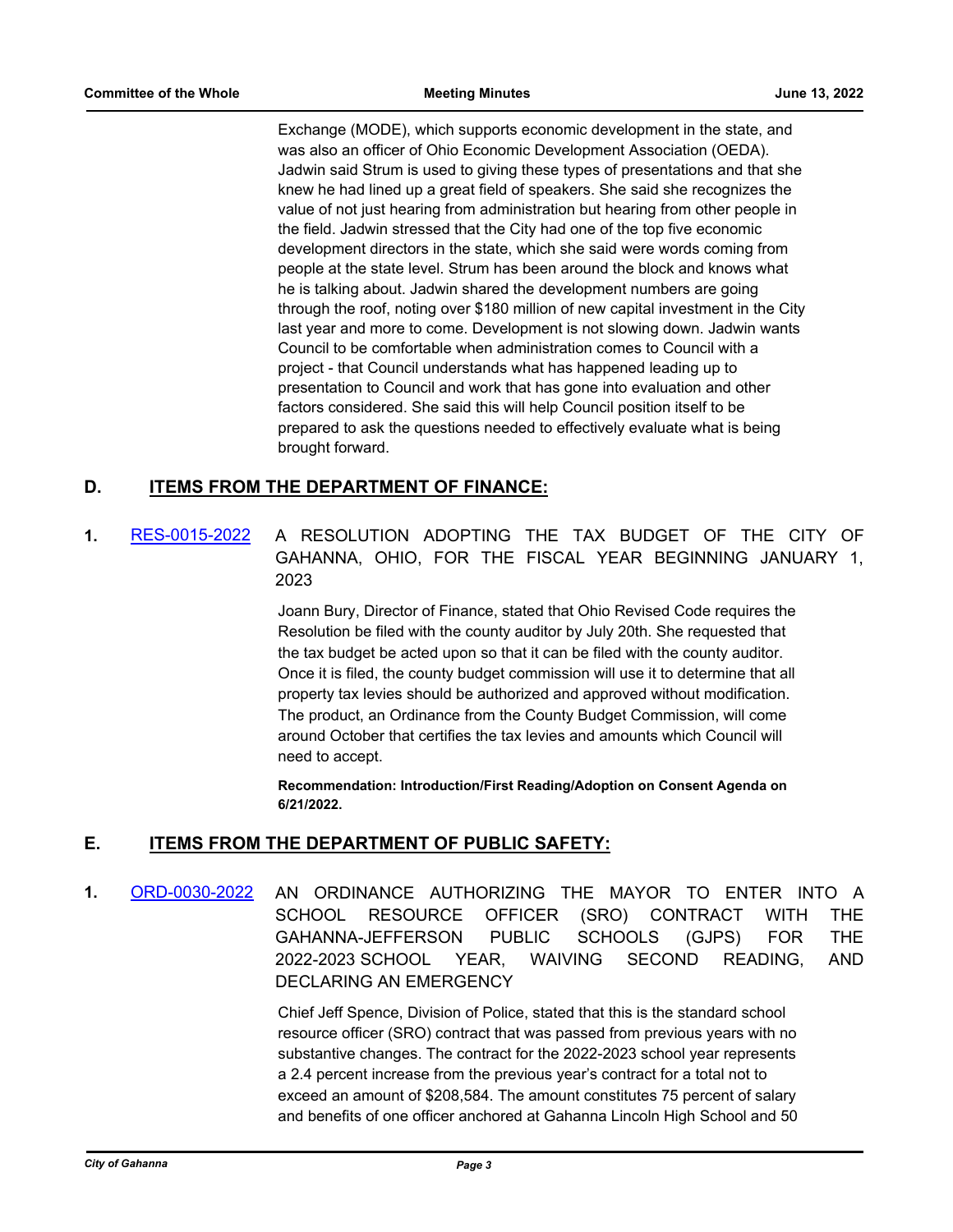percent of the salary and benefits of the second officer. It used to be a 50 percent split for each of the officers but was change in the 2019-2020 school year. Chief said that the reason for the waiver and emergency is due to the agreement with the FOP in process. He said the officers' FOP bargaining unit has passed the tentative agreement and that negotiations with supervisors are still pending. It is hoped that the City will bring that agreement forward quickly. This SRO contract only applies to the officer bargaining unit salary, which is why it is being brought forward now. This also must go before the school board so that it is in place by the start of the school year in early August.

Council Member McGregor asked about the reason for the emergency. This is the same thing that is done every year. She asked whether this request and why it is later than usual had to do with the contract discussions. Chief Spence confirmed that was correct. He said they are waiting on salary and benefits to be finalized but that the officers' unit has accepted the City's proposal and that the SRO contract only impacts that bargaining unit, which is why it is being brought forward now.

President Renner said he has long been a very strong supporter of the SRO program and police. He noted that these are trained officers, trained in multiple scenarios. Renner said that today the Governor signed a bill making it easier for teachers to have guns inside our schools. Setting this aside, Renner asked Chief whether the police has had discussions about the now changed dynamic inside our schools. Chief Spence said that the Division of Police was aware of the passage of the law the Governor signed today. He said that decision to arm teachers still rests with the school board. The boards would authorize within their own district the ability for their teachers to be armed. Spence said that within our district, this would be a heavy lift. He thought the decision might be different in a rural setting where first responders are far away as a half hour to 45 minutes away. He thought this changes the dynamic. However, Spence said if anything did come up with Gahanna, it seemed too early to tell at this point how this is going to be embraced at the school district level. Renner responded that he was not aware of local school districts having a choice in the matter. Spence reiterated it is solely within individual districts' capacity to decide whether to arm, including 24 hours of training that could be increased at the district level.

Vice President Bowers asked the Chief to speak to parent and public feedback on the SRO program. Spence said that the feedback had ranged from compliments that come through his office, the safety director, and the Mayor, to daily engagements that the officers have. He said these are tenured officers with a lot of years of experience. He noted that there was a new officer hired for this role after Officer Hixson retired about a year and a half ago. The officer that replaced him was another long tenured officer. Spence said the ability of these officers to interact with students not in an enforcement role but as mentors and educators will have lasting effects that may never be known until years into the future. Officers are there as a first line of defense and response, but in this mentorship role, students now in their late 30s or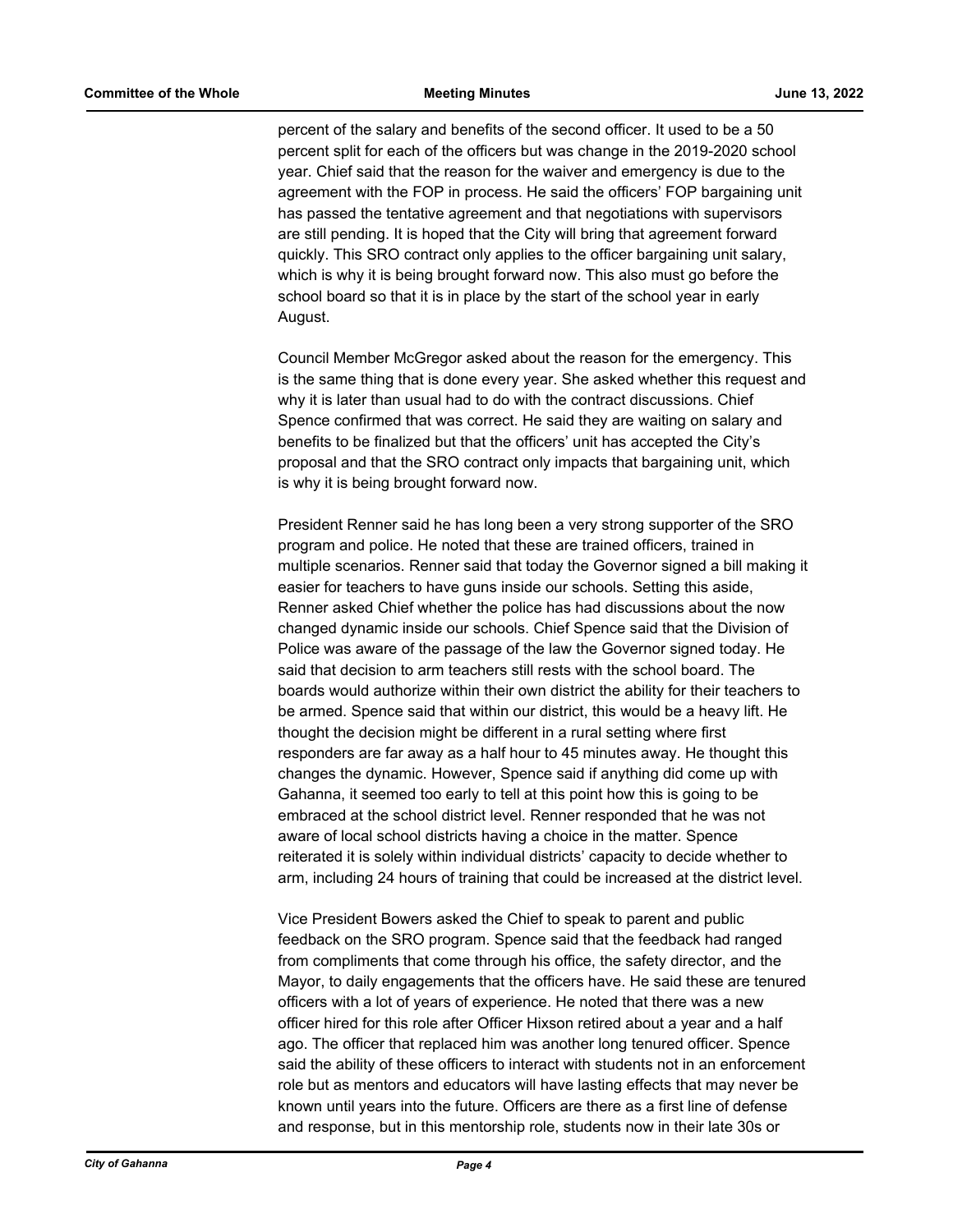early 40s will come back and say what a positive impact that the City's first SROs, Dean Blamer and Joe East have had on their lives. The benefits of the program are immeasurable and not easily quantifiable. However, Chief said the near daily feedback that the City gets for the SROs is significant.

Council Member Padova asked Chief Spence to provide the Council (and public) an overview of what SRO duties are in the school, as she did not grow up in a school with SROs. She wondered at what point officers are called into classrooms. Spence said most of the response to incidents inside the school, if it is a police response, is at the direction of the school district/school officials. The primary role of the SRO is not enforcement. They spend time in classrooms in an educator role. A typical day will consist of monitoring traffic at the beginning and end of the day, dealing with pedestrians and vehicular traffic in a short amount of time, teach a variety of classes through Project Alert both at the high school and middle school, engage with mental health professionals in the schools, and putting community resources together to help kids and families in needs. Spence said the SROs know about the situations kids are growing up in and the services that are provided or have been provided and act as a conduit between all those service providers. He stated it is not a typical police role that they are in, at least in the model that Gahanna has. SROs are there in school as a deterrent and provide safety and security to the building. Padova thanked the Chief, stating it sounded like the SROs wear a lot of hats. Spence agreed. The SROs also attend prom and sporting events. They know kids by first name and can tell you a lot of things about them.

Council Member Weaver said that he was thankful for the program in Gahanna. He said that as a former student of Gahanna Jefferson Public Schools he remembered with great fondness Officer Blamer in the hallways. He knew everyone. It did not matter if it was someone who frequently came across the program or availing themselves of the myriad of services. He would see the SRO at performances and sports events. Weaver added his thanks for the work of the SROs in the schools.

Chief Spence clarified that there are two SROs at the high school and a third SRO that goes to the middle schools, elementary schools, and St. Matthew's and private schools as well. The City pays for all the costs associated with the third SRO. Spence said that in addition to these officers, the Division has a sergeant who is fully trained and qualified as an SRO as well. He noted that if there were gaps in coverage, the sergeant would fill in. Separate and distinct from this is the City's community liaison officer that will also work more closely with service providers like Franklin County Children's Services, mental health providers, etc., as a more specialized conduit for those resources.

Council Member Schnetzer said that while he did not have direct firsthand knowledge of the program and the daily interactions that go on between the SRO and school community, people that do have reported back to him through the years about precisely what Chief Spence just described.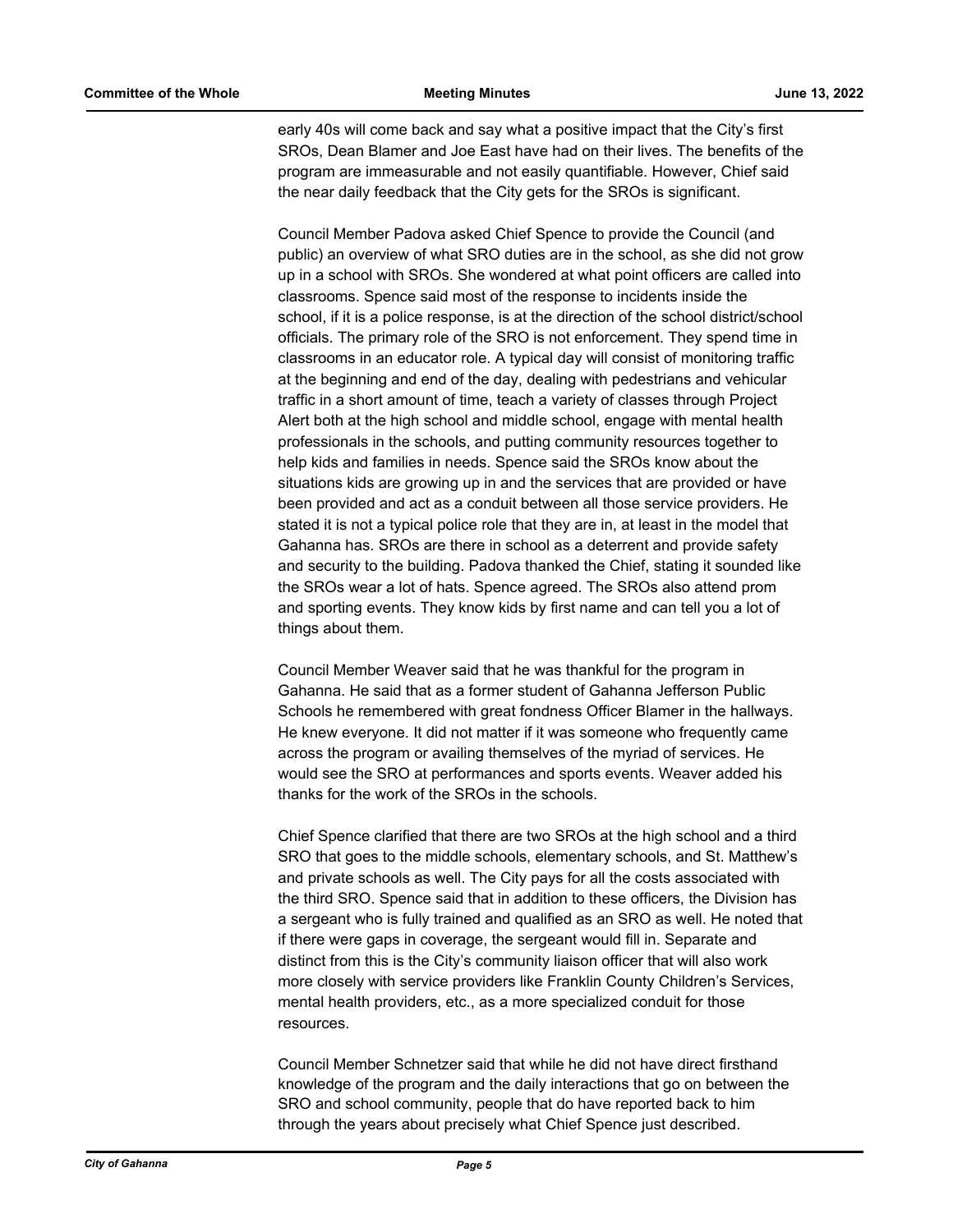Schnetzer said this included the officer knowing the students, knowing the family structure, knowing any challenges that might be occurring at any given time. When SROs see there is an opportunity to intercept something that might spiral out of control, they can diffuse and divert and calm the situation. He said there is no value you can place on this, as it could involve a young person's life. Schnetzer said he is happy to support this.

**Recommendation: Introduction/First Reading/Waiver and Emergency Adoption on Consent Agenda on 6/21/2022.**

# **F. ITEMS FROM THE DEPARTMENT OF PUBLIC SERVICE & ENGINEERING:**

# **1.** [ORD-0031-2022](http://gahanna.legistar.com/gateway.aspx?m=l&id=/matter.aspx?key=17011) AN ORDINANCE ACCEPTING TAYLOR STATION ROAD ROADWAY INFRASTRUCTURE IMPROVEMENTS

Caitlyn Ridge, Interim City Engineer, stated that the Council's acceptance of the roadway improvements is more of a formality. The City has not had to do this in some time. She said Code Chapter 1107 requires the City to formally accept new public infrastructure improvements completed as part of a private development plan. It is best practice to accept these improvements so that the City can maintain them properly. She said that as part of the Adams Pointe development located in Jefferson Township, Taylor Station Road (which is Gahanna roadway) was widened to include turning lanes to accommodate the traffic associated with Adams Pointe development. Ridge said construction also included stormwater and water improvements that were necessary to facilitate the widening. Taylor Station Road has been identified in the City's Thoroughfare Plan to be widened. So, by this being a portion of Taylor Station Road and widened as part of this development, the City is saving Gahanna taxpayers approximately \$334,000 in improvements that have been made and completed by the developer. Ridge said that improvements have been completed and the developer now requests the City accept the infrastructure improvements per Gahanna Code. These improvements meet the basic requirements for acceptance and the underground utilities and roadway have passed all necessary inspections and testing.

Council Member McGregor said she was glad to see that Gahanna did this and required the developer to widen the road there. She cited the things that must be done now on Hamilton Road north of Morse Road that would have been much more easier during the project and less impacting for citizens. Ridge said that when things come through Planning Commission, the City does look for what the Thoroughfare Plan has identified and tries to ensure that the developer incorporates any additions right away for the City to make improvements and doing the improvements themselves. She said there several other development projects underway or coming where this kind of action will also be needed.

Vice President Bowers confirmed that with this parcel in Jefferson Township, the City was able to still require this through the Planning Commission process. Ridge said that since the development is adjacent to the City's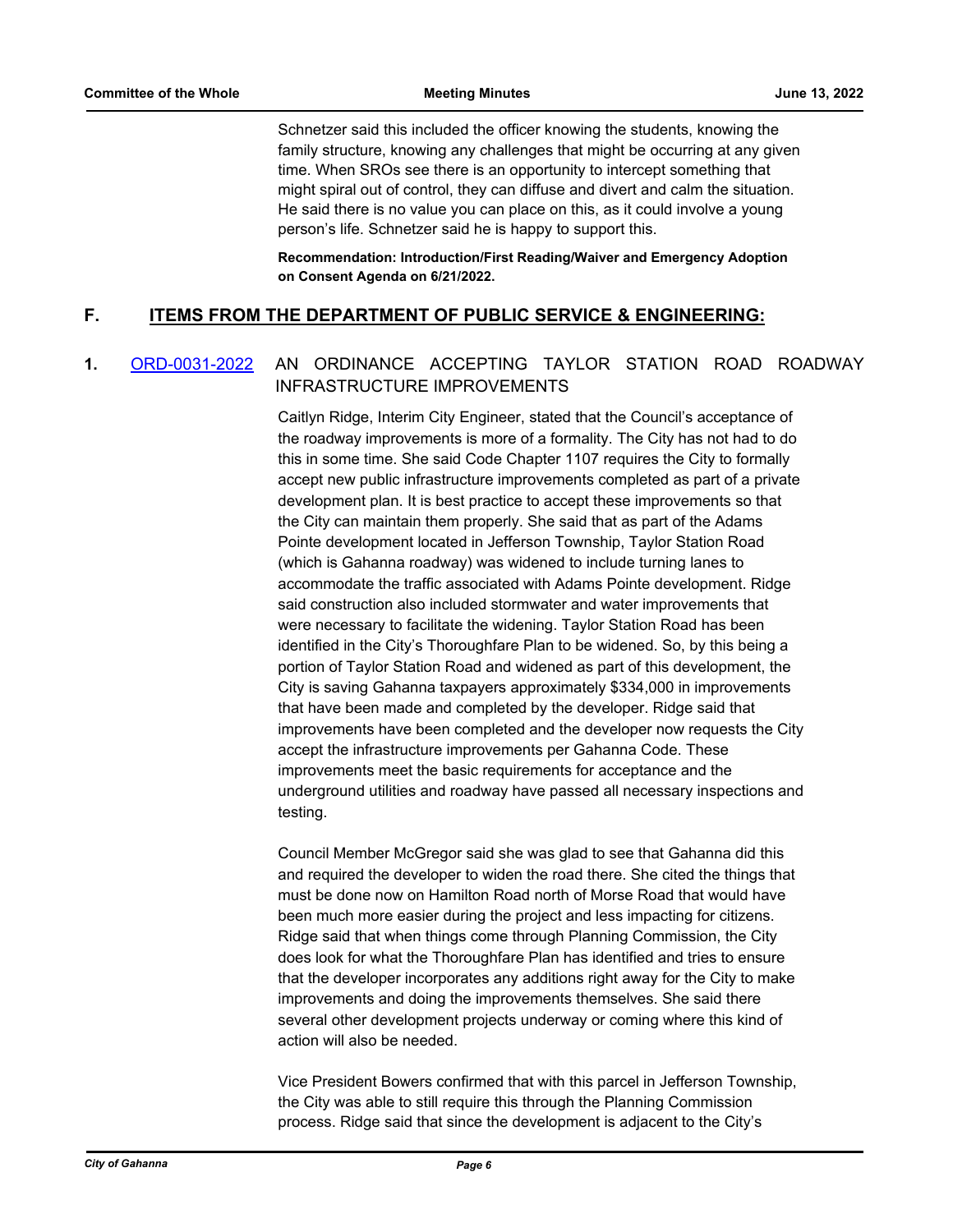roadway, the City is part of the review of their plans. This would be the same if it was the other way around (Gahanna property along a county or township road). She said that the entities will get together to come up with the best plan with that development coming in since it impacts both places.

**Recommendation: Introduction/First Reading on 6/21/2022 and Second Reading/Adoption on Consent Agenda on 7/5/2022.**

# **2.** [RES-0016-2022](http://gahanna.legistar.com/gateway.aspx?m=l&id=/matter.aspx?key=17012) A RESOLUTION ADOPTING THE 2022 SIDEWALK MAINTENANCE PROGRAM AREA

**Recommendation: Hold in Committee for review at a later date.**

# **G. ITEMS FROM THE MAYOR'S OFFICE:**

**1.** [ORD-0032-2022](http://gahanna.legistar.com/gateway.aspx?m=l&id=/matter.aspx?key=17013) AN ORDINANCE REPEALING AND REPLACING GAHANNA CODE SECTION 549.10 PROHIBITING THE DISCHARGING, IGNITING OR EXPLODING OF FIREWORKS IN THE CITY OF GAHANNA, WAIVING SECOND READING, AND DECLARING AN EMERGENCY.

> Mayor Jadwin said Section 549.10 as it currently exists already prohibits the discharge, igniting, and exploding of fireworks within the City of Gahanna. She stated, as people might know from recent news articles, there was a state law that was passed that will go into effect July 1, 2022, that will eliminate that prohibition statewide. The law also provided a mechanism for municipalities, such as Gahanna, to opt-out of that legislation. Jadwin shared that recently the City of Columbus passed legislation banning fireworks going off within the City of Columbus. Several other municipalities, such as Upper Arlington, Bexley, Dublin, Powell, Grove City, and Worthington have passed or are in the process of passing similar legislation to opt-out of the state's legislation. She explained that the action for repeal and replacement of existing Code. It was the City Attorney's perspective that the provisions that were removed were those that referred to the Ohio Revised Code that will no longer be applicable. Instead of redlining things, it was better to just rewrite the City's Code. While it is a repeal and replacement, it will keep the existing ban that the City has. There is no language that is different in that regard. She stressed it is the same existing ban on discharging, igniting, or exploding fireworks. Jadwin said that from a public safety perspective this continues the ability for our police and fire to maintain some level of control over fireworks going off within the city. If the ban was not put into effect, she said it would be a free-for-all. Education and awareness are always the primary mechanisms that police and fire use to curb this from happening within the community. Without an actual enforcement mechanism, it really would not matter. After discussing with the public safety team, including Director Winn, Chief Spence, and Deputy Chief Lawless, and Attorney Mularski, Jadwin said that having something in place is what would be in the best interest of the health and welfare of the citizens of Gahanna. She said it is important not only from a public safety perspective, but also from a quality-of-life perspective and keep the ban the City already has in place. The emergency and waiver request are due to the state law's July 1, 2022, effective date.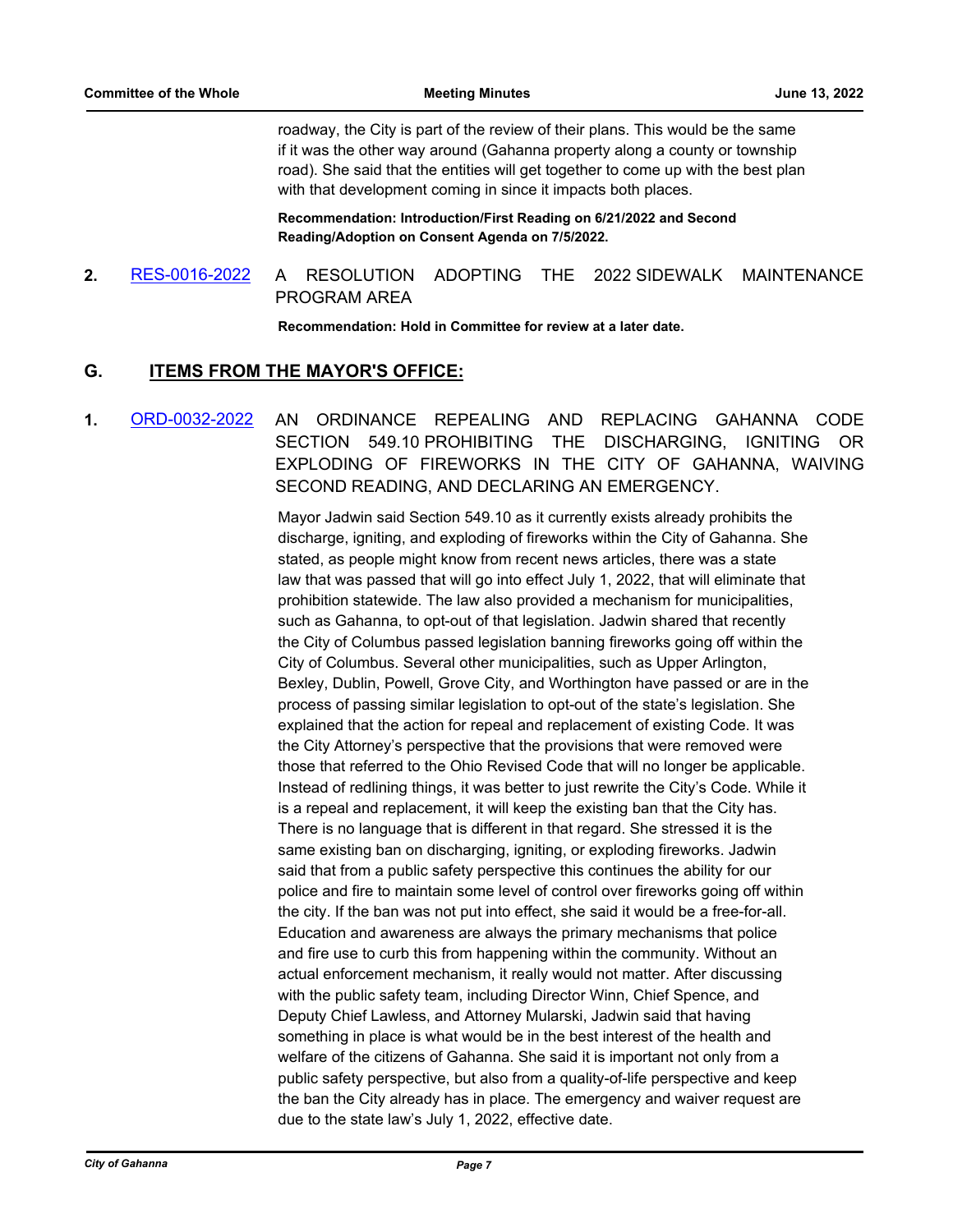Council Member Angelou shared that she had heard firecrackers going off recently and asked what would happen if people were doing that going forward. Chief Spence said that the City's primary response is really an education and a warning that usually in about 99 percent of the cases takes care of the problem. He said the Division is not out actively stopping people that are igniting fireworks. It is entirely complaint-based. The complaints on fireworks, especially July 4th, if one looks at the police run records after the City fireworks show ends, will run non-stop into the early morning hours. He asked to imagine this multiplied by every day of the year potentially. Spence said the City still receives several complaints, including from commercial exhibitors. This past weekend, an annual event at the Jefferson Country Club with a fireworks permit and very nice show, there were several complaints from Hunters Ridge and surrounding neighborhoods when that show occurs. There is a commercial fireworks permit that has been issued for Harrison Pond Civic Association that Chief Spence is sure will generate complaints from the surrounding area as well. In the unincorporated areas to the east, there are several large homes and parcels that will have purchased fireworks shows that will rival any of the commercial shows which will also generate a lot of complaints from residents within the City. Spence said that for this there will be really no change in how things will be handled under the repeal and replacement. This would provide continuity, as other communities that surround Gahanna are following in similar step. Angelou asked whether this would be sent out to people in Gahanna. Jadwin said a communication through social media and the website would occur. Angelou asked whether outreach could be made to various groups to help get the word out. Jadwin said the Chief's Civic Association meeting would be a great way to disseminate information to the various neighborhoods. This would be the quickest, most viable option to get information out as well.

Council Member Schnetzer asked the administration to share a bit more detail on internal discussions and whether there was consideration for some form of compromise. He said this is coming from the perspective or vantage point of people being aware of the news headline of Ohio law changing. He said there might be an uptick in calls this Fourth of July. Schnetzer asked was there any mention of permitting this, as state law had listed a handful of holidays where the ban would not be in effect, not 365 days per year. Mayor Jadwin said there was extensive discussion on this. She said that ultimately after listening to the public safety experts, and considering the communication needs to residents (For example, it is ok this day and not this day), it can create a challenge from an enforcement perspective if the Code is not kept as a ban. Chief Spence said that the Mayor hit the nail on the head. This is to avoid confusion. Spence said the Division gets complaints on July 4th and any day someone sets off fireworks and it is not an actual show. He said this provides continuity and unity of message with neighboring communities. Spence stressed the Division is not out actively issuing citations and arresting people. They will issue warnings. He added that the chances are that by the time the police get the call or complaint and that they arrive at the scene, whatever show that was happening will have ended. Keeping the existing ban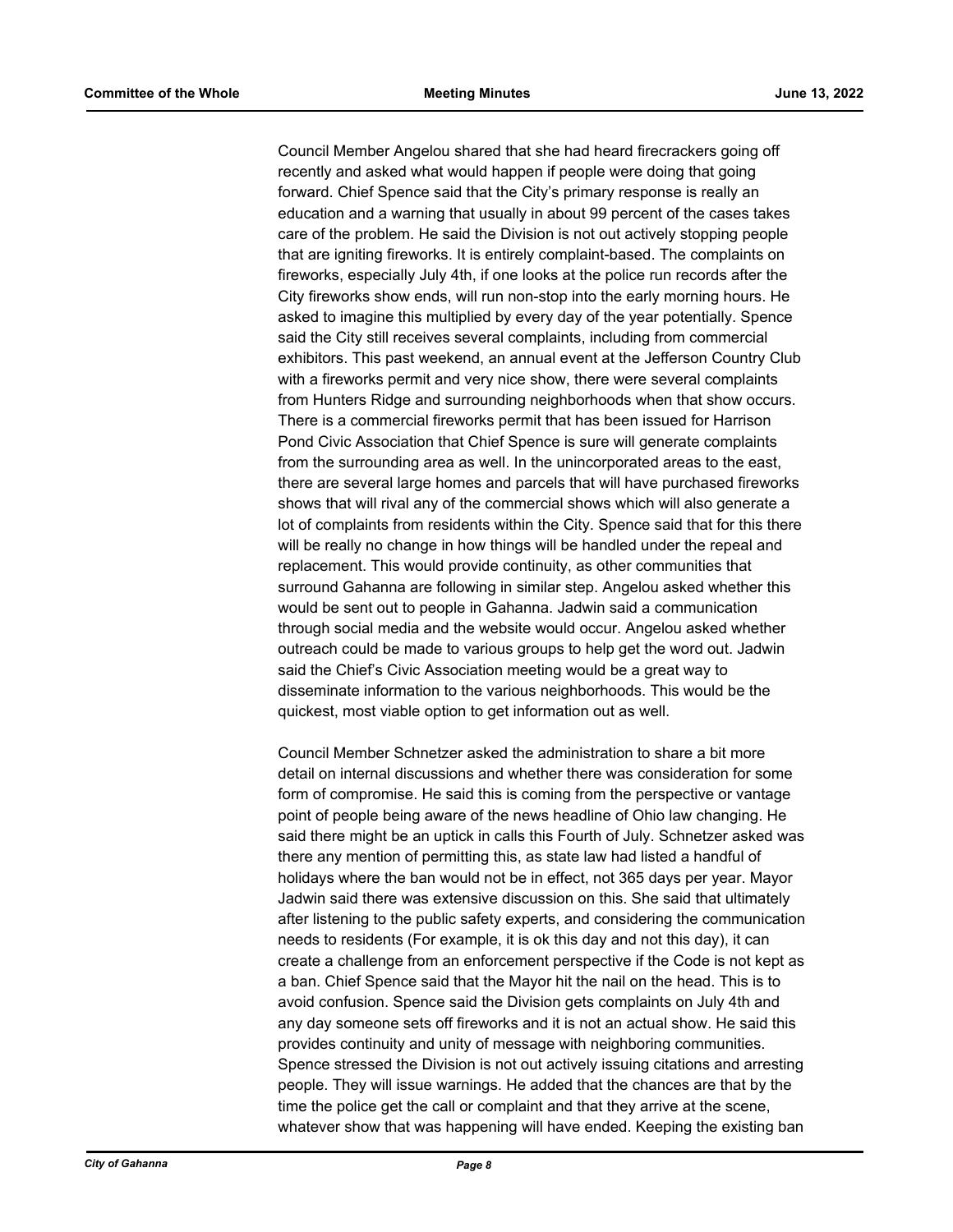would be the best way to be consistent with resident expectations.

Vice President Bowers said like Council Member Schnetzer's question, her understanding was that some of our neighboring communities have carved out exceptions and not all of them have enforced the blanket ban. She said Reynoldsburg was considering a law that mimicked the holiday exceptions. She asked if the Gahanna law allowed fireworks on certain days of the year, the City would spend less time responding to these calls if the dispatcher could say it is permitted in the City (on that day). Spence said that, unfortunately, the animals and people affected by the fireworks, such as those with mental health needs that are affected by loud noises, do not care what day of the week it is and will call anyway. Spence said he understood the point and the only community he was aware of that took no action was the City of Hilliard. He said he knew Reynoldsburg was considering what Bowers stated but did not know they had passed any carve outs. He said they had checked with everyone else, and they found that they basically were doing exactly as what the City was doing with this action. He said it could be revisited and see how the community adjusts. Spence said he does not see it as people becoming more tolerant because of the number of calls the Division gets. Bowers also asked about the violation and M1. She asked whether it could be a lower penalty for a first offense. Chief Spence said they would be open to that. He thought the reason behind that was that a lot of the calls he considered to be harmless but that what they see in terms of the ones that are misused and cause the most damage, with commercial grade explosivity, there are blast injuries. The M1 kept in perspective the potential for serious physical harm because of misuse. He said that was why it was in focus in the penalty section. Bowers asked whether there was a gradient that could be distinguished in this, perhaps if there is a different administration. Spence said he thought they would be open to an M4 on a first offense and an M1 on a second offense should Council desire that. Attorney Mularski said first there must be an opt-out by July 1st. Cities can always opt back in and change the law. If there is no opt-out by July 1st, then everything the state does gets incorporated, including aerials. This seemed to be a big problem because it must stay on one's property. Mularski wondered how one could make this happen and what happens if it lands on someone else's house. It can become a problem. He stressed that opting out at this point was the best thing to get a better feel as to how the City might tailor this. Mularski added that if the City wanted to add some carve-outs, one might be the reduction of the M1. All these things can be changed.

Council Member McGregor asked whether the M1 was a change or had always been there. Mularski confirmed that it had always been that way. Jadwin said the only change from the existing version to this proposed version is the references back to Ohio Revised Code that will no longer be in effect.

Council Member Angelou said that safety is what the City was trying to do here. She said she sees some in her neighborhood go up the street and it is almost like they are burning the street. This also creates issues with then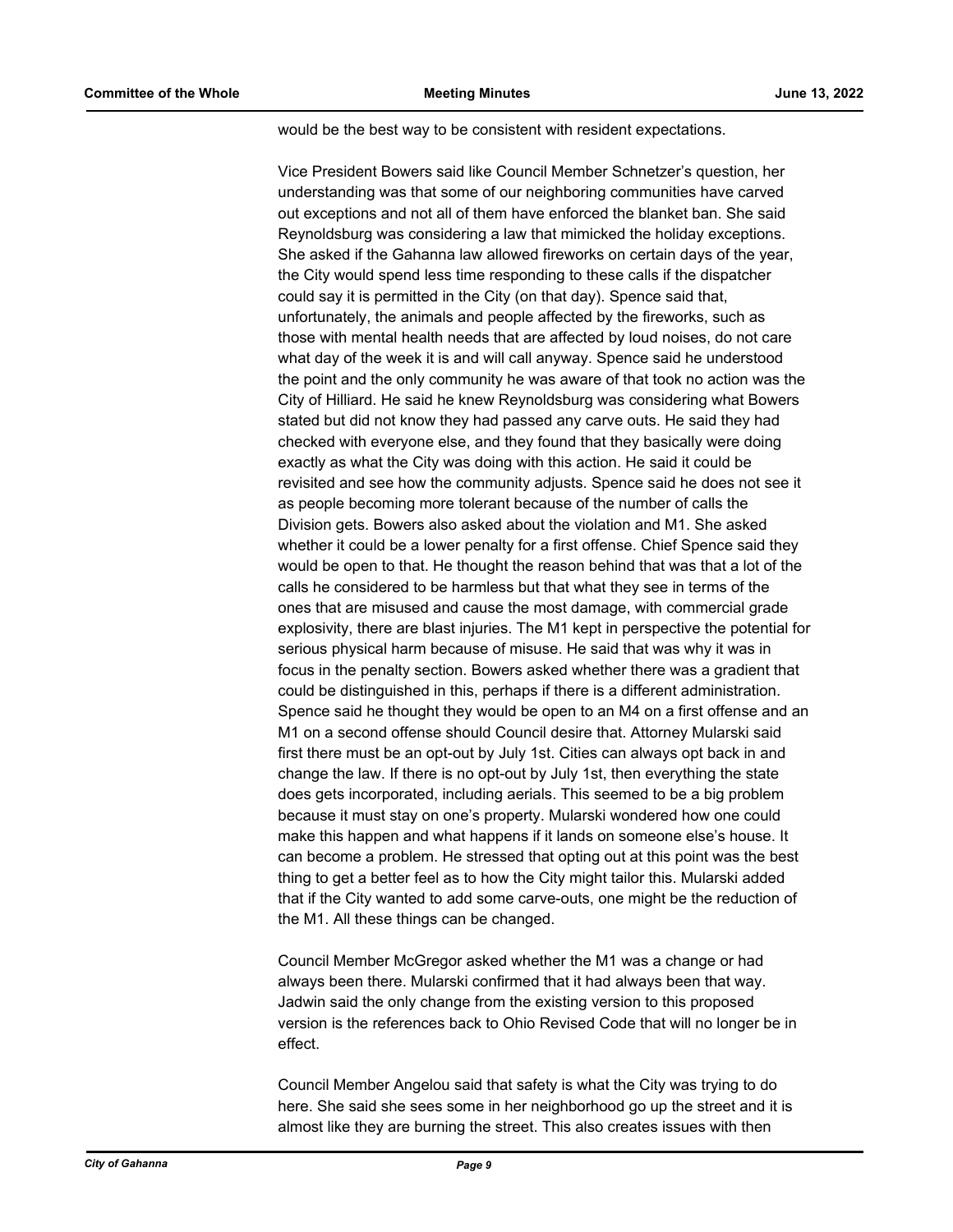fixing that street. She said she did not think fireworks should be allowed. Angelou said the City was going to do a fireworks display July 4th. Anything more than that is not needed. Columbus is also going to have their display. She understood it was going to be fun for some people, but for others it will not be -the sound and worry whether something was a gunshot, etc. Angelou said the Council should always be concerned about safety and if something is unsafe than it probably should not be pursued.

Chief Spence added that there were timing provisions in terms of hours permitted in the state law that become a little problematic with community expectations. He said Angelou brought up a good point about gun fire. The Division responds to calls of celebratory gunfire, which has become much more prevalent in the last few years than it has in the past. The average resident sometimes does not know the difference between gunfire and fireworks. The sound does affect people and impact them from how they feel in terms of their safety. Bowers said she would really like to see at first offense a lower misdemeanor, such as an M4, and a second offense being an M1. She said this would be an important distinction here and would not be that big of a lift to get through before next Council meeting. Spence said administration would not have an objection to this. McGregor said she did not understand why the Council could not just leave it as is and change later if desired. She said this has been this way for a long time. She asked whether a citation had ever been issued for an M1. Jadwin asked for clarification if the M1 was for a second offense. Bowers said she proposed an M4 for the first offense and any subsequent offense could be charged as an M1. She said an M4 still carries potentially 30 days in jail and an M1 carries up to 180 days in jail. Jadwin said the questions she had for amending this was first with the changing of penalties on offenses and then with the proposal of a gradient (something that is a small firework to a commercial grade) would the City want to take a wider expanse. Spence said that he thought the easier is better (changing the M1 to M4 on the first offense and M1 on the subsequent offense). He said the concern is an M1 is usually viewed as an arrestable offense, and the Division would want to give some deference to issuing a citation first and thin escalating it from there.

Council Member Schnetzer said that he was on board with Bowers' proposal and added that it sounded like the Chief was as well. He said that if in practice the City is not throwing the book at violations the first time, that practice should mirror what the Council is passing here. Since it is already open at this point, it seemed logical to Schnetzer to lower the threshold or penalty for the first offense.

Council Member McGregor asked whether in an incident with a large caliber of fireworks were used, the police would not be able to charge the individual with a higher offense. Bowers said that if it occurs on the first offense, it would be an M4 but if the police were called back out, they could charge it as a subsequent offense. Spence stated that the individual could be other offenses that could be applicable that would potentially be a companion charge like criminal damaging or endangering. This could be added with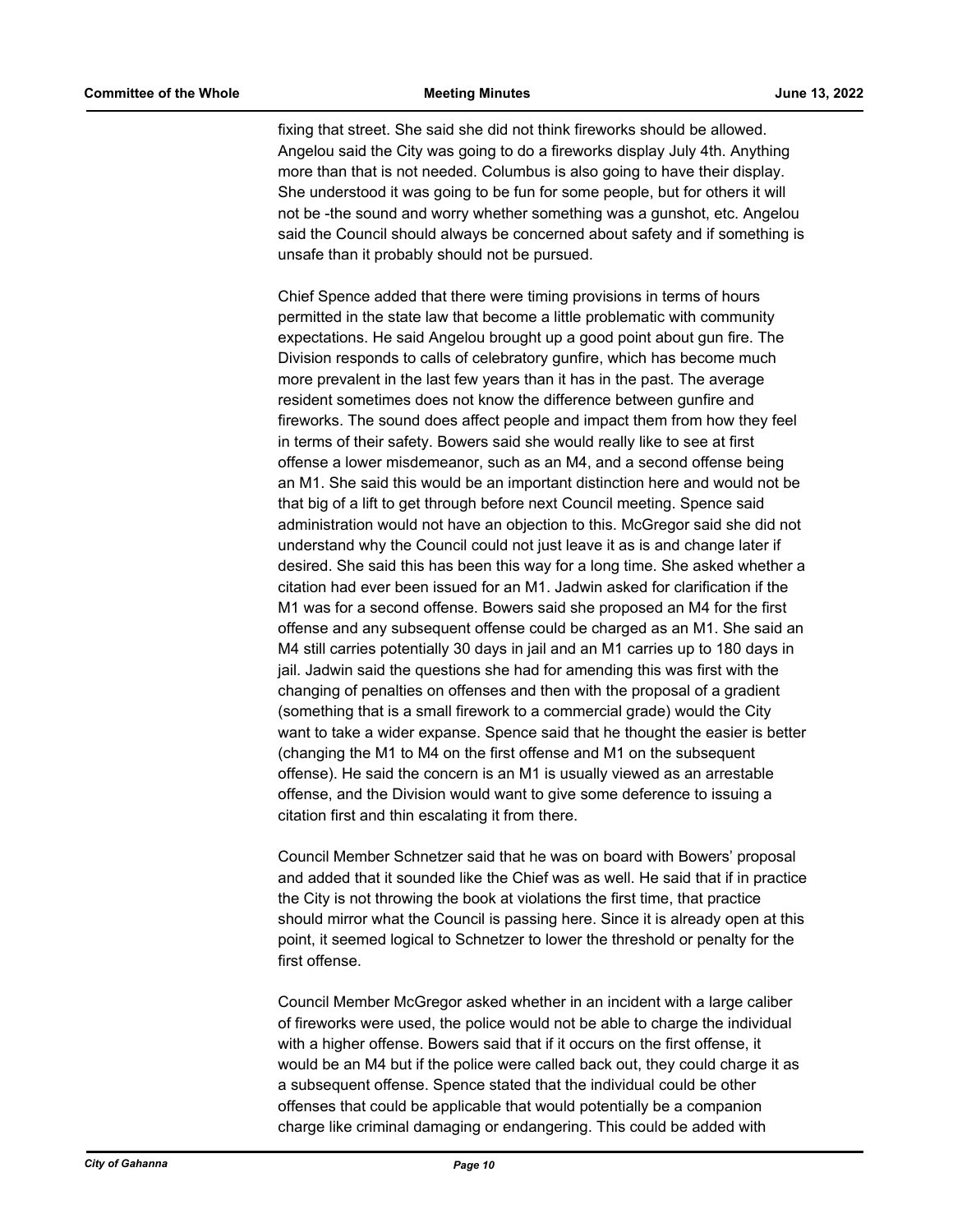damage to property or damage or other physical harm. Jadwin thanked Chief Spence for elaborating on this, as she had the same concern. Spence confirmed that in this case, other potential violations would be investigated and likely present.

Attorney Mularski asked whether an amendment was being requested. Bowers confirmed that she is requesting that, and that also Mr. Schnetzer, Mr. Weaver, and Ms. Padova also were indicating desire to change the penalty on the first offense to M4 and second offense to M1. Mularski asked whether there was a time between the first and second offense. Bowers suggested any time for any subsequent offense. Bowers deferred to the City Attorney's office and the Chief for discretion on this. McGregor asked whether it needed to be an amendment or just changed prior to introduction. Bowers said it can just be changed and put on the agenda. Mularski requested to confer with the clerk of council on the changed language. Mr. VanMeter confirmed.

**Recommendation: Introduction/First Reading/Waiver and Emergency Adoption on Regular Agenda on 6/21/2022.**

# **H. ITEMS FROM THE COUNCIL OFFICE:**

**1.** [MT-0014-2022](http://gahanna.legistar.com/gateway.aspx?m=l&id=/matter.aspx?key=16998) A MOTION TO AMEND THE RULES OF PROCEDURE OF THE COUNCIL OF THE CITY OF GAHANNA SECTION 6.30 HEARING OF VISITORS, ESTABLISHING SUBSECTIONS 6.30(a) "IN-PERSON" AND 6.30(b) "VIA VIDEO"

> Vice President Bowers said she had requested this item be brought back to Committee. The issue was that she believed the City Attorney had some input on revising the rule. Bowers said she had not had a chance to discuss with Attorney Mularski about revisions. She also said she was not sure whether any colleagues had discussion. It was recommended to keep this in Committee pending further review and input from the City Attorney. Mularski said it appeared the Council was attempting to limit the video submission to only things that are on Council's agenda for that day. Bowers said there had been discussion around this point. She said that if Mularski thought this would help him feel more confident that the Council is positioning itself to have this be a success, that she would be receptive to this. She did not think there was any kind of unanimous decision or general consent on this point. Mularski said when he read the rule in that manner, he thought this was better because it gave Council more control over this type of content. For instance, Mularski said he received information from a tape from Grove City with a citizen rambling about everything that was not on the docket. He said he could foresee this being problematic with an individual currently not allowed on City property but still able to espouse views utilizing Sunshine Law through a format such as video submission. Mularski stressed that he thinks keeping the video specific to what is on the Council docket that this would be fine. If the submission by an individual goes into other topics, it gives the Council more control over the presentation.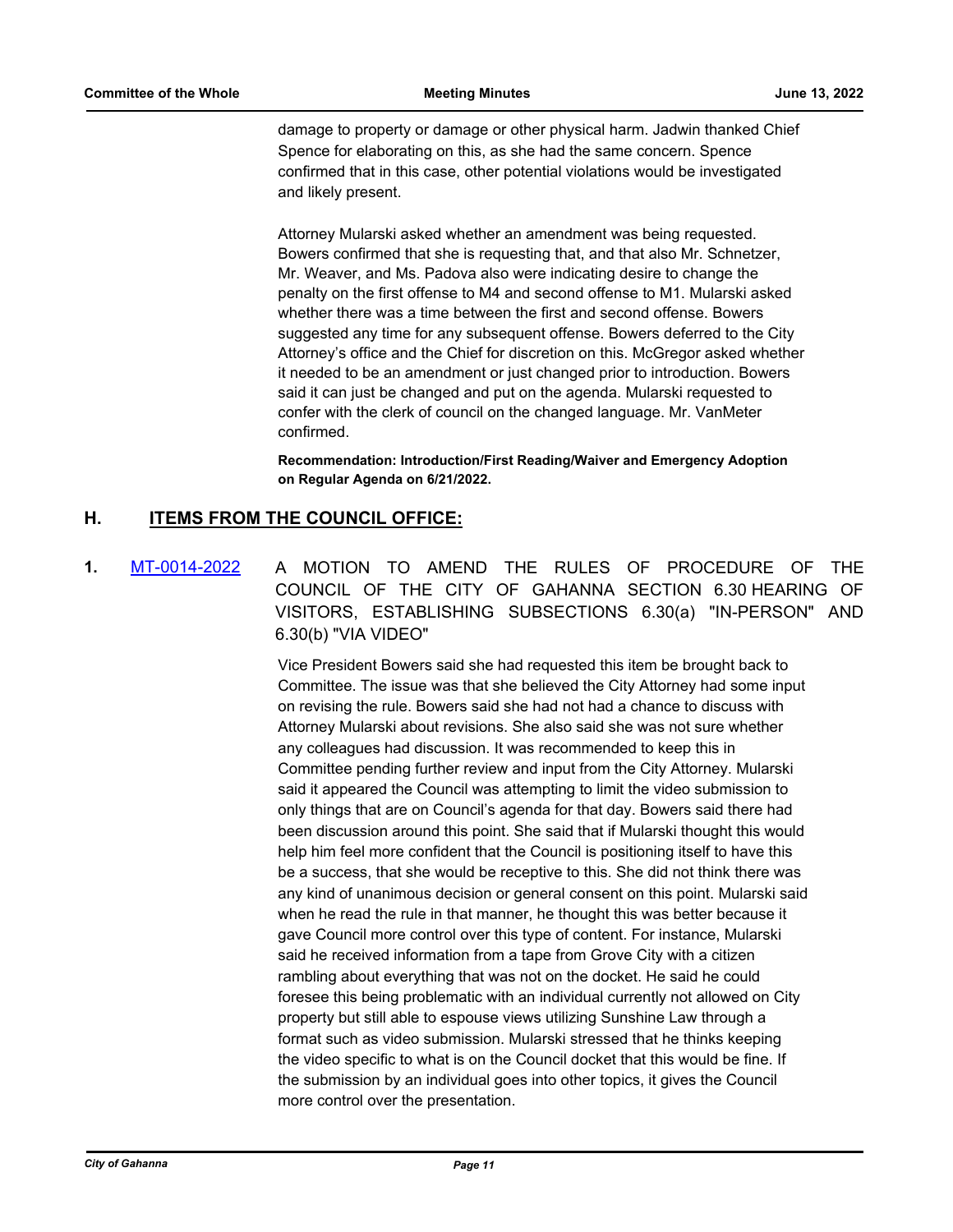Council Member McGregor said that the communication Council received from Mularski and Assistant City Attorney Matt Roth gave her even more reason to be hesitant to support allowing this format. She stated that this has the potential for great problems and potential abuse. Council Member Angelou said she agreed with McGregor.

Vice President Bowers asked if there was a requirement that the submission be related to an agenda item, in addition to being limited to three minutes, and screened for profanity, would this yield any greater comfort on this item. McGregor said someone is going to have to decide on whether this video is ok or not. Someone else will then disagree with that decision. That puts the person in a hard place on whether it is appropriate or not. She said there is all kinds of mischief that could happen, and this did not make a difference to her.

Council Member Weaver said he appreciated the City Attorney sharing his concerns. He said he would be good with what was suggested. To the point just made, Weaver said he did not see the difference between somebody making that evaluation, watching a video and the Council President determining that a speaker appearing in front of Council had crossed those lines. If a speaker starts going off the rails, cursing or threatening, the speaking could be ended. McGregor said she thought there was less inhibition in doing a video where they do not have to personally appear in front of other people.

Council Member Padova said she saw McGregor's point. Padova stated she did not see a lot of difference between people being up on the screen and in person and going off the rails. She said it would be much easier to turn the video off then to have somebody yelling down the hallway. In doing a video, she said she thought it would be unlikely for someone to take a video of themselves and upload it without looking back at it and watching it before uploading it. Putting a video together is much different than putting a written comment rattling off on a social media site. One must take the time to do the video, fill out the form, upload it, and steps in place where it would seem unlikely that someone would make a video going off the rails in fury. She said she had no objections to having the video be tied specifically to an agenda item. Padova stated that Council originally went down this road to give people an opportunity to talk to Council if they had something to say and not able to make it in person. If it is not about a specific item or something being voted upon, then they have more time to get to Council. If it is something that is being voted upon that night, the individual wants to be heard and be public, they could then attach a video to an agenda item that can then be played that night.

Council Member Schnetzer said everyone was making good points. He thought that if Council wanted to give this a shot and it goes sideways that the plug could be pulled on it. President Renner said he agreed. Bowers proposed making some edits to the proposed rule and send it to Mularski's office for review and then have it come back to the Committee of the Whole next time for one more review. Bowers said she appreciated everyone's input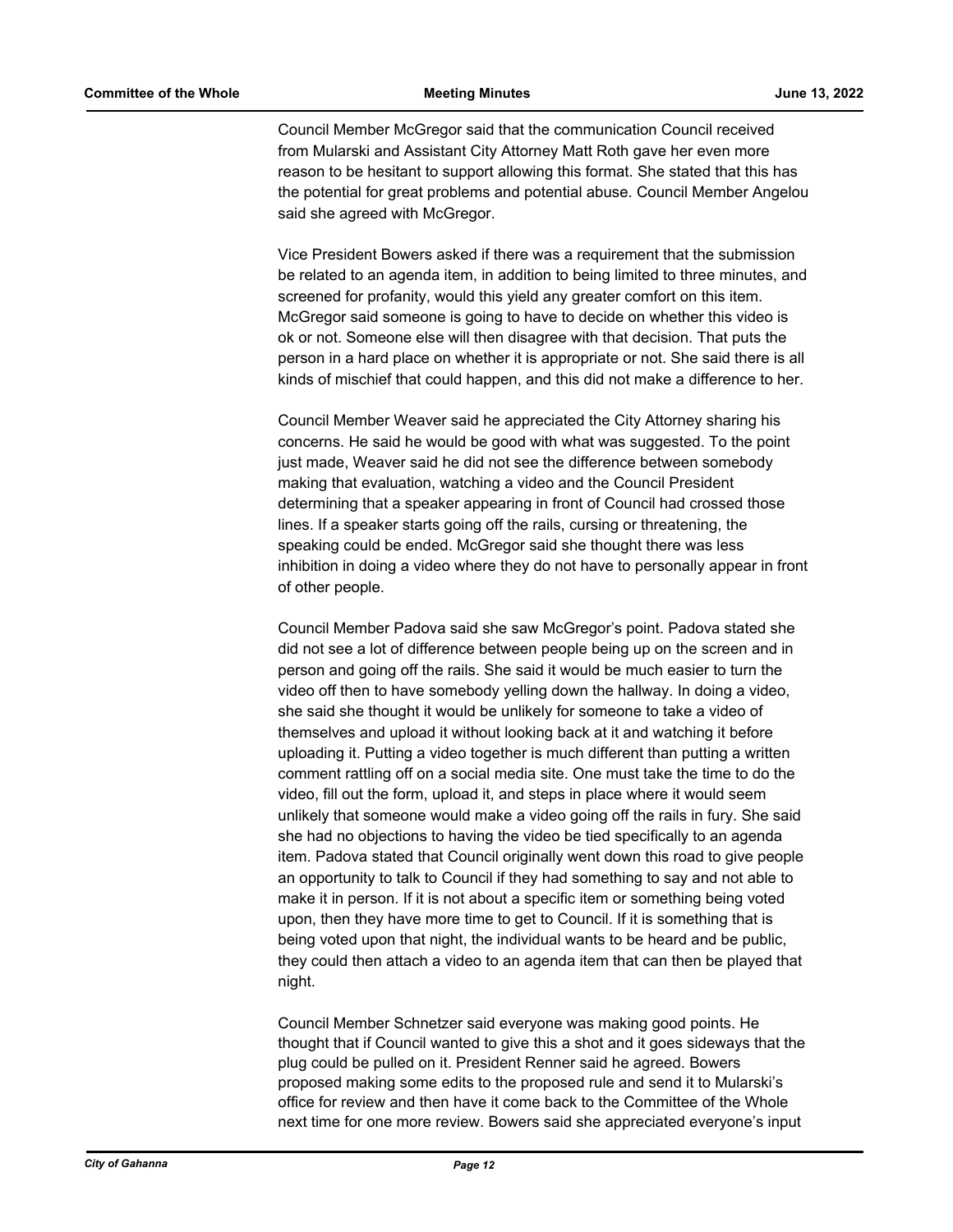and concerns.

**Recommendation: Hold in Committee for June 27, 2022 review of additional edits.**

# **2.** [RES-0017-2022](http://gahanna.legistar.com/gateway.aspx?m=l&id=/matter.aspx?key=17014) A RESOLUTION DESIGNATING JUNE 2022 AS ALZHEIMER'S AWARENESS AND BRAIN HEALTH MONTH

Vice President Bowers said this was an item brought to Council last year and that we were continuing this forward to make sure the Council was appropriately addressing the needs and the rising prevalence of Alzheimer's disease in the community.

**Recommendation: Introduction/First Reading/Adoption on Consent Agenda on 6/21/2022.**

# **3.** [RES-0018-2022](http://gahanna.legistar.com/gateway.aspx?m=l&id=/matter.aspx?key=17015) A RESOLUTION RECOGNIZING AND HONORING JONATHAN COOLEY

Council Member Weaver brought this item forward to Committee. He shared that one of Gahanna's own was part of the coaching staff for the Los Angeles Rams who won the Super Bowl earlier this year. Weaver said Cooley is a Gahanna Lincoln alum and that they were classmates in 2007. Cooley's family is still in the community, and he will be visiting soon. It is expected that Cooley will be able to attend the Council meeting. Vice President Bowers thanked Weaver for bringing this forward and looked forward to meeting Cooley.

**Recommendation: Introduction/First Reading/Adoption on Regular Agenda on 6/21/2022.**

# **4.** [RES-0019-2022](http://gahanna.legistar.com/gateway.aspx?m=l&id=/matter.aspx?key=17016) A RESOLUTION RECOGNIZING JUNETEENTH, JUNE 19, 2022, IN THE CITY OF GAHANNA

Vice President Bowers said Juneteenth has come to the forefront with a lot of attention locally and nationally. She had added this to the proposed resolution list to recognize Juneteenth. She noted that a measure had been passed last year that added Juneteenth to the list of observed paid holidays for the City, which conformed to what Franklin County had done. Bowers noted she circulated a couple edits earlier today and had reviewed the draft with a friend that works in corporate DE&I. She clarified insertions in the first whereas clause that identified "African Americans," the second whereas clause that added in "Black and African Americans," and in section 2 of the Resolution inserting "racial and ethnic biases".

Council Member Schnetzer asked where there is not an actual presentation or guest in attendance if there were objections to including these honorary resolutions, such as the Alzheimer's and Juneteenth resolutions, on the consent agenda. He noted that in some cases, these are becoming regular or routine. He asked whether there was desire for this practice in the absence of some sort of presentation or guest. President Renner said he did not have a problem with this. He said the point of these resolutions is to help recognize and educate for the benefit of Gahanna citizens. Council Member Weaver